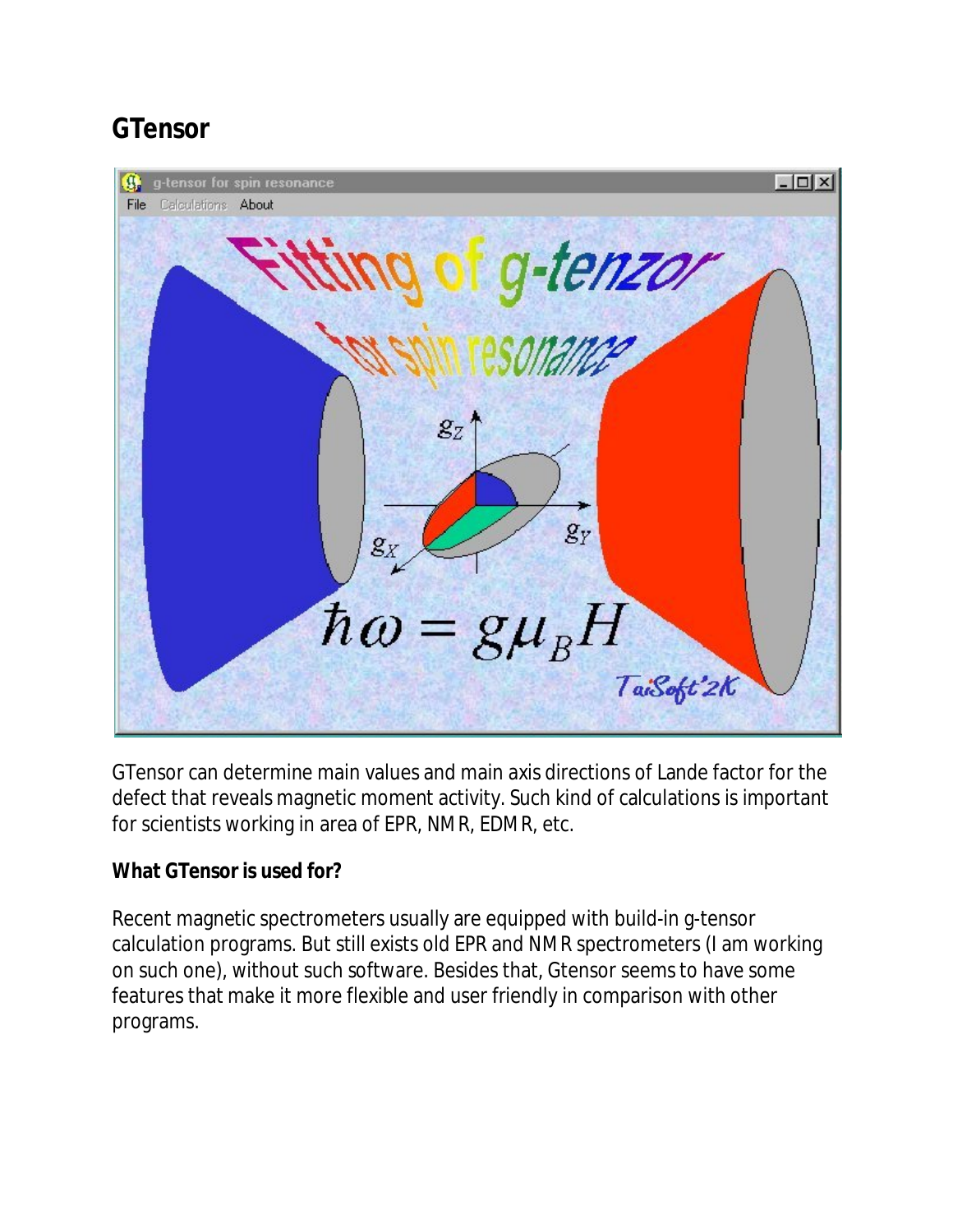#### **How does GTensor work?**

Software fits g-factor - angle experimental data for up to three different directions to relevant spin-Hamiltonian equations, minimizing the fitting error. When the minimum in summary error is achieved, software calculates the coefficients for whole equation system.

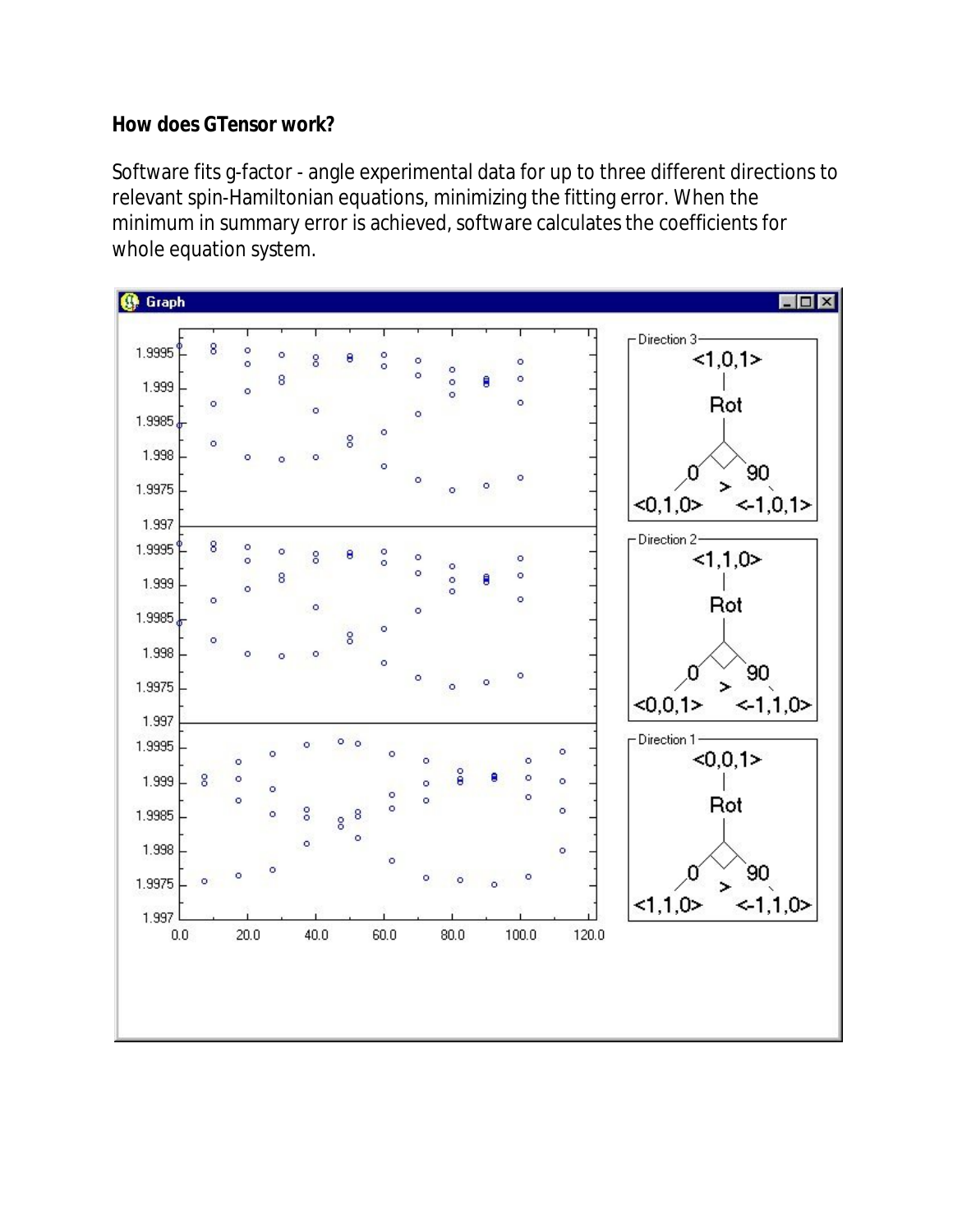**What do you need to run GTensor?**

You need ASCII format data files with two columns. The Left column should be angle and the right relevant value for g-factor. It is also possible to use magnetic field values instead of g-factor values (in such case you will be asked to input magnetic field value for which g=2 in your experimental setup). You also need data about rotation axis, direction at ang=0 and rotation course.

| g-tensor for spin resonance                    |                                                                                |                                                                          |
|------------------------------------------------|--------------------------------------------------------------------------------|--------------------------------------------------------------------------|
| Calculations About<br>File                     |                                                                                |                                                                          |
|                                                |                                                                                |                                                                          |
| G tensor                                       |                                                                                |                                                                          |
| Lock<br>Lock<br>Value                          | <b>Direction</b>                                                               |                                                                          |
| $\Gamma$ Gxx=   1.999819                       | $K = \begin{bmatrix} -0.28142 & 0.33175 & 0.90041 \end{bmatrix}$               |                                                                          |
| X is approximately [-1,-1,3] +-2gr             |                                                                                |                                                                          |
| $\Box$ Gyy=   1.997537                         | $\boxed{6}$ $\boxed{4}$ = $\boxed{0.72404}$ $\boxed{0.6892}$ $\boxed{0.02763}$ |                                                                          |
| Y is approximately [-1,1,0] +-2.1gr            |                                                                                |                                                                          |
|                                                |                                                                                |                                                                          |
| $\Box$ Gzz= 1.999027                           | $Z = \begin{bmatrix} 0.62973 & 0.64416 & 0.43416 \end{bmatrix}$                |                                                                          |
| Z is approximately [1,1,1] +-9.5gr             |                                                                                |                                                                          |
| Show                                           | <b>Check</b>                                                                   |                                                                          |
|                                                |                                                                                |                                                                          |
| Fitting                                        |                                                                                | g-factor value for H direction                                           |
| UR Factor= $\boxed{5}$<br>Fit                  | Rotation System fit                                                            |                                                                          |
|                                                | <b>6</b> General System fit                                                    | Magnetic field direction $\langle 1 \rangle$ , $\sqrt{2}$ , $\sqrt{3}$ > |
| Fitting process information:                   |                                                                                |                                                                          |
| Step=3<br>FU=1.000012                          | 40 Step Limit                                                                  | Calculate Calculate                                                      |
| Err/Point=5.399E-05<br><b>Fitting finished</b> | Redraw after finish                                                            |                                                                          |
|                                                | $\nabla$ Show step curves                                                      | For this direction $g = 1.99914$                                         |
|                                                |                                                                                |                                                                          |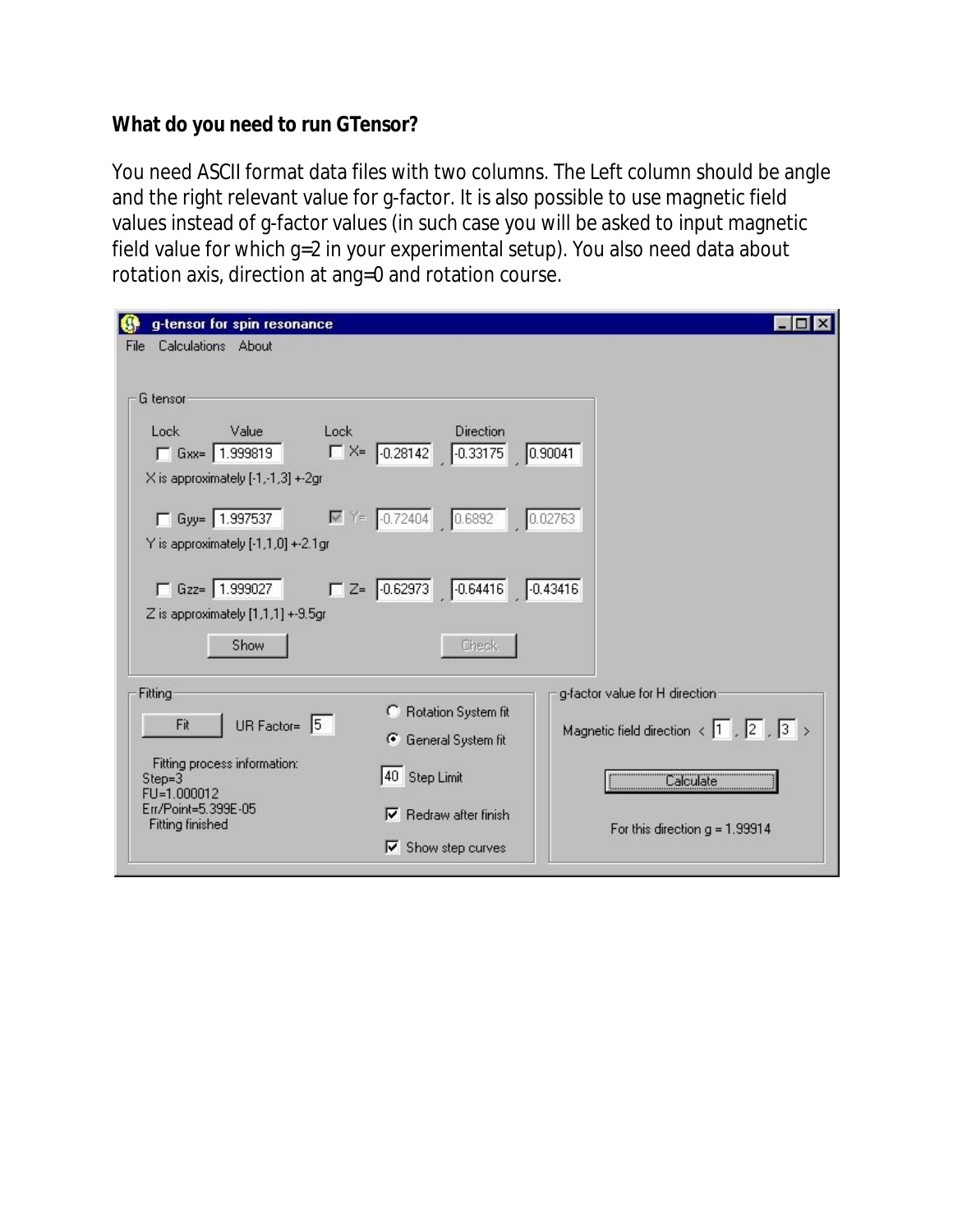### **What will you get?**



After fitting you will get back g-tensor values for three main axes and the axes directions (in Muller indices) together with closest whole indited directions and relevant errors.